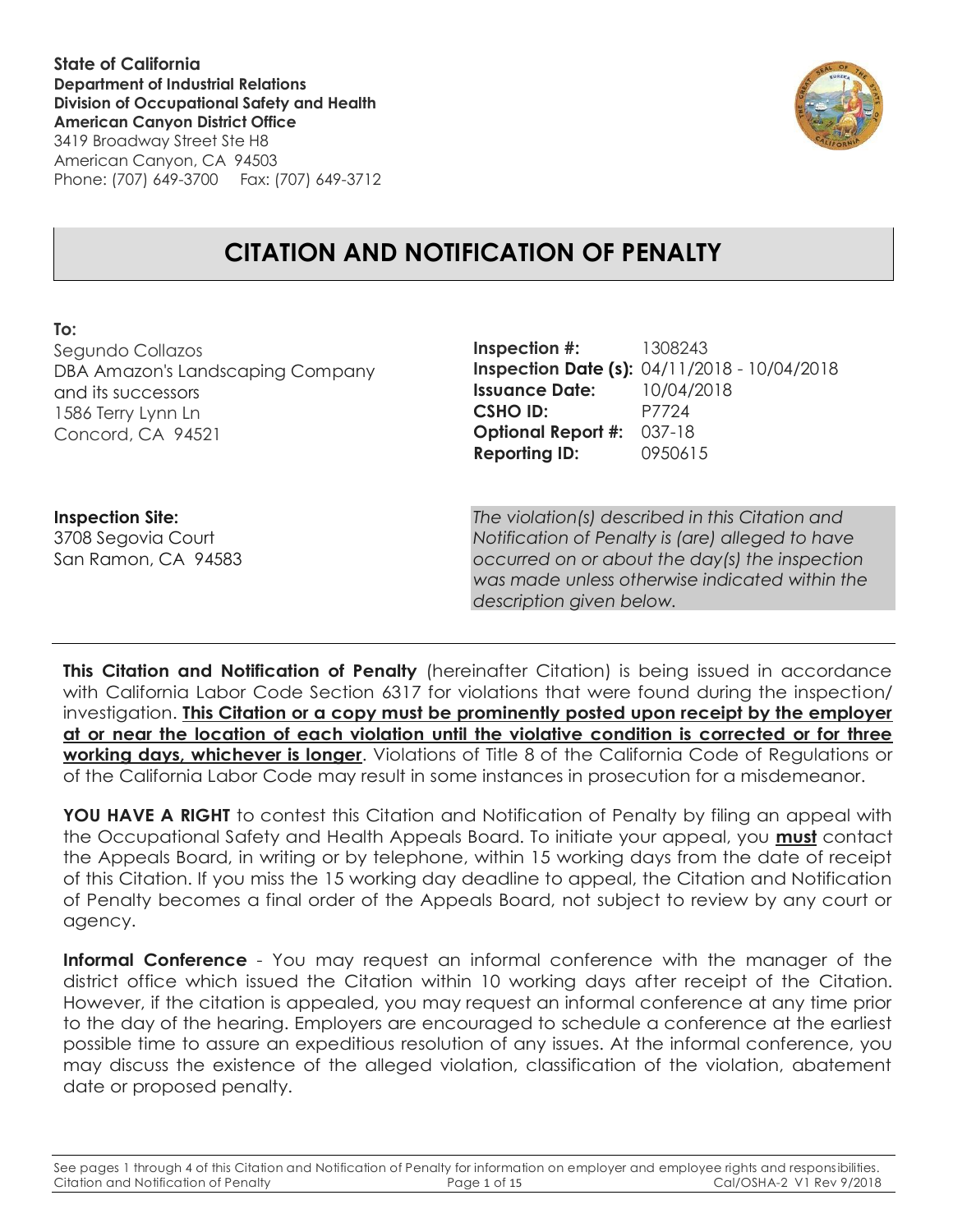Be sure to bring to the conference any and all supporting documentation of existing conditions as well as any abatement steps taken thus far. If conditions warrant, we can enter into an agreement which resolves this matter without litigation or contest.

# **APPEAL RIGHTS**

The Occupational Safety and Health Appeals Board (Appeals Board) consists of three members appointed by the Governor. The Appeals Board is a separate entity from the Division of Occupational Safety and Health (Division) and employs experienced administrative law judges to hear appeals fairly and impartially. To initiate an appeal from a Citation and Notification of Penalty, you must contact the Appeals Board in writing, or by telephone, or online via the Board's OASIS system, within 15 working days from the date of receipt of a Citation.

After you have initiated your appeal, you must then file a completed appeal form with the Appeals Board, at the address listed below, or online via the Board's OASIS system, for each contested Citation. Failure to file a completed appeal form with the Appeals Board may result in dismissal of the appeal. Appeal forms are available to print online at: https://www.dir.ca.gov/oshab/appealform.pdf. You may also file the appeal through the Board's online OASIS system at: https://www.dir.ca.gov/oshab/. Hard copies can also be picked up from district offices of the Division, or from the Appeals Board:

> Occupational Safety and Health Appeals Board 2520 Venture Oaks Way, Suite 300 Sacramento, CA 95833 Telephone: (916) 274-5751 or (877) 252-1987 Fax: (916) 274-5785

If the Citation you are appealing alleges more than one item, you must specify on the appeal form which items you are appealing. You must also attach to the appeal form a legible copy of the Citation you are appealing. In addition, please send a copy of Page 1 of this Citation and Notification of Penalty, the cover sheet.

Among the specific grounds for an appeal are the following: the safety order was not violated, the classification of the alleged violation (e.g., serious, repeat, willful) is incorrect, the abatement requirements are unreasonable or the proposed penalty is unreasonable.

**Important:** You must notify the Appeals Board, not the Division, of your intent to appeal within 15 working days from the date of receipt of the Citation. Otherwise, the Citation and Notification of Penalty becomes a final order of the Appeals Board not subject to review by any court or agency. An informal conference with the Division does not constitute an appeal and does not stay the 15 working day appeal period. If you have any questions concerning your appeal rights, call the Appeals Board, at (916) 274-5751 or (877) 252-1987.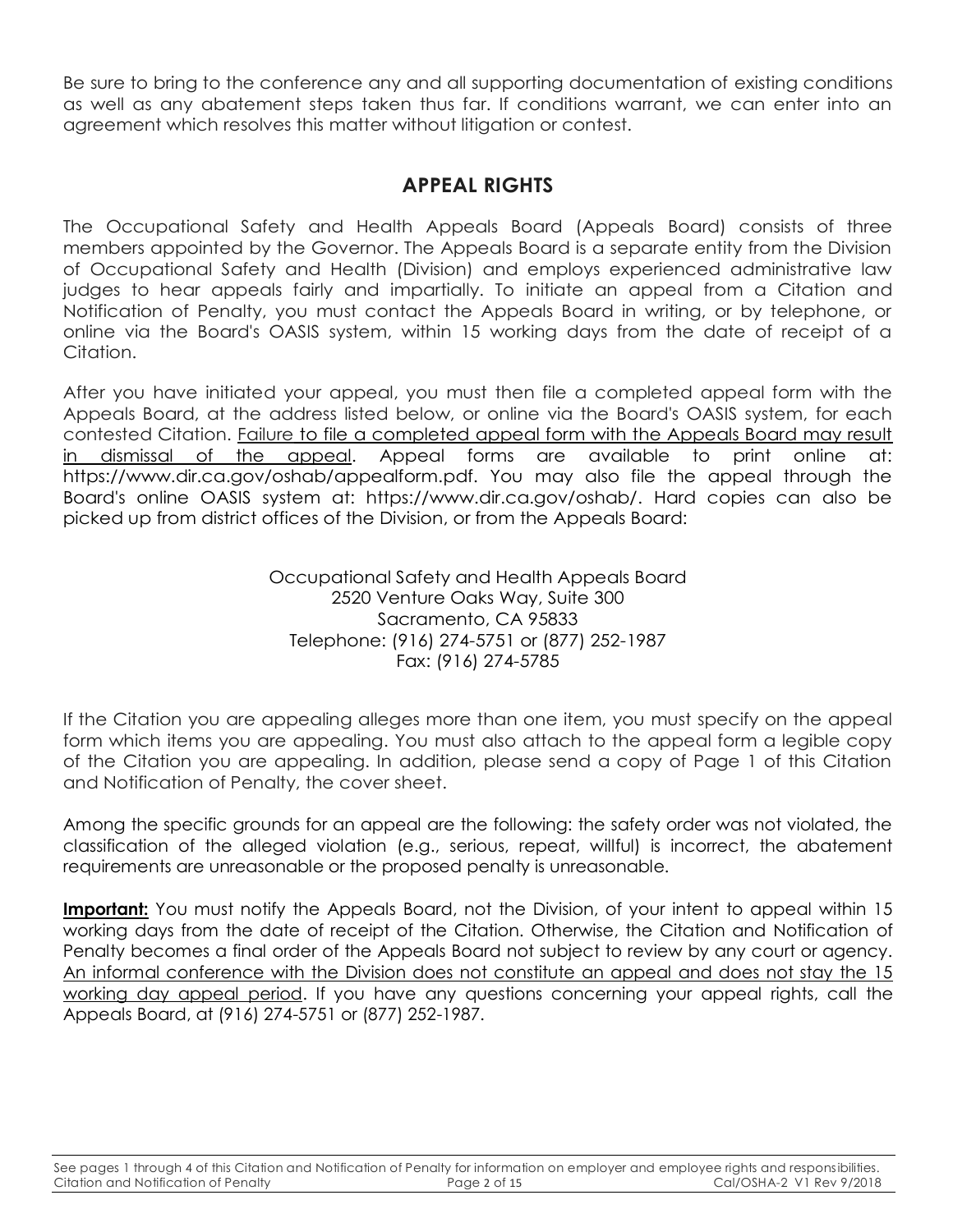# **PENALTY PAYMENT OPTIONS**

Penalties are due within 15 working days of receipt of this Citation and Notification of Penalty unless contested. If you are appealing any item of the citation, remittance is still due on all items that are not appealed. Enclosed for your use is a Penalty Remittance Form for payment.

If you are paying electronically, please have the Penalty Remittance Form on-hand when you are ready to make your payment. The company name, inspection number, and Citation number(s) will be required in order to ensure that the payment is accurately posted to your account. Please go to: **www.dir.ca.gov/dosh/CalOSHA PaymentOption.html** to access the secure payment processing site. **Additionally, you must also mail the Penalty Remittance Form to the address below.**

If you are paying by check, return one copy of the Citation, along with the Notice of Proposed Penalties Sheet and the Penalty Remittance Form and mail to:

> Department of Industrial Relations Cal/OSHA Penalties P. O. Box 516547 Los Angeles, CA 90051-0595

CAL/OSHA does not agree to any restrictions, conditions or endorsements put on any check or money order for less than the full amount due, and will cash the check or money order as if these restrictions, conditions, or endorsements do not exist.

# **NOTIFICATION OF CORRECTIVE ACTION**

For violations which you do not contest, you should notify the Division of Occupational Safety and Health promptly by letter that you have taken appropriate corrective action within the time frame set forth on this Citation and Notification of Penalty. Please inform the district office listed on the Citation by submitting the Cal/OSHA 160 form with the abatement steps you have taken and the date the violation was abated, together with adequate supporting documentation, e.g., drawings or photographs of corrected conditions, purchase/work orders related to abatement actions, air sampling results, etc. The adjusted penalty for general violations has already been reduced by 50% on the presumption that the employer will correct the violations by the abatement date. The adjusted penalty for serious violations, if any, has already been reduced by 50% because abatement of those violations has been completed.

**Note**: Return the Cal/OSHA 160 form to the district office listed on the Citation and as shown below:

Division of Occupational Safety and Health American Canyon District Office 3419 Broadway Street Ste H8 American Canyon, CA 94503 Telephone: (707) 649-3700 Fax: (707) 649-3712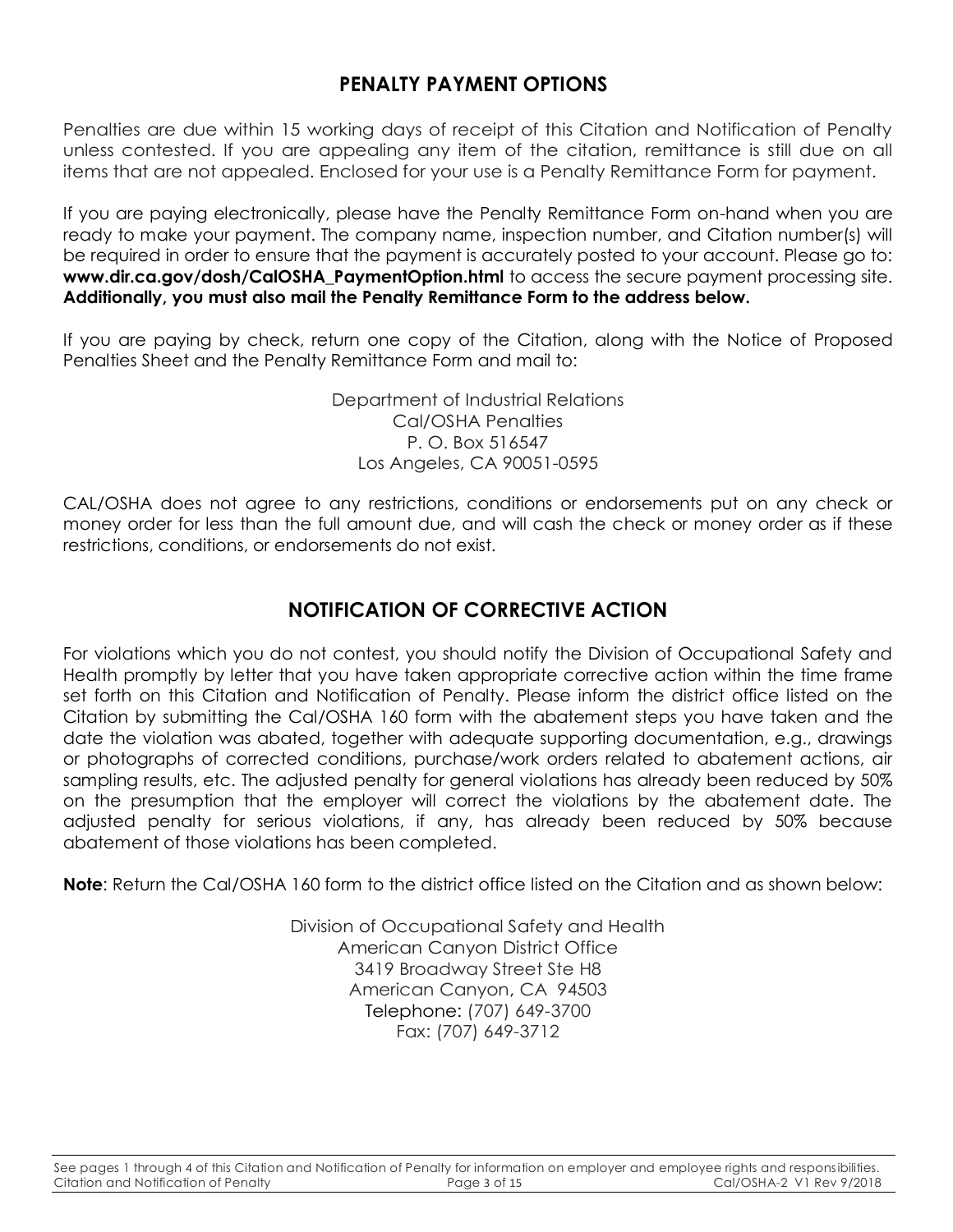## **EMPLOYEE RIGHTS**

**Employer Discrimination Unlawful** - The law prohibits discrimination by an employer against an employee for filing a complaint or for exercising any rights under Labor Code Section 6310 or 6311. An employee who believes that he/she has been discriminated against may file a complaint no later than six (6) months after the discrimination occurred with the Division of Labor Standards Enforcement.

**Employee Appeals** - An employee or authorized employee's representative may, within 15 working days of the issuance of a citation, special order, or order to take special action, appeal to the Occupational Safety and Health Appeals Board the reasonableness of the period of time fixed by the Division of Occupational Safety and Health (Division) for abatement. An employee appeal may be filed with the Appeals Board or with the Division. No particular format is necessary to initiate the appeal, but the notice of appeal must be in writing.

If an Employee Appeal is filed with the Division, the Division shall note on the face of the document the date of receipt, include any envelope or other proof of the date of mailing, and promptly transmit the document to the Appeals Board. The Division shall, no later than 10 working days from receipt of the Employee Appeal, file with the Appeals Board and serve on each party a clear and concise statement of the reasons why the abatement period prescribed by it is reasonable.

Employee Appeal Forms are available from the Appeals Board, or from a district office of the Division.

**Employees Participation in Informal Conference -** Affected employees or their representatives may notify the District Manager that they wish to attend the informal conference. If the employer objects, a separate informal conference will be held.

## **DISABILITY ACCOMMODATION**

Disability accommodation is available upon request. Any person with a disability requiring an accommodation, auxiliary aid or service, or a modification of policies or procedures to ensure effective communication and access to the programs of the Division of Occupational Safety and Health, should contact the Disability Accommodation Coordinator at the local district office or the Statewide Disability Accommodation Coordinator at 1-866-326-1616 (toll free). The Statewide Coordinator can also be reached through the California Relay Service, by dialing 711 or 1-800-735- 2929 (TTY) or 1-800-855-3000 (TTY - Spanish).

Accommodations can include modifications of policies or procedures or provision of auxiliary aids or services. Accommodations include, but are not limited to, an Assistive Listening System (ALS), a Computer-Aided Transcription System or Communication Access Realtime Translation (CART), a sign-language interpreter, documents in Braille, large print or on computer disk, and audio cassette recording. Accommodation requests should be made as soon as possible. Requests for an ALS or CART should be made no later than five (5) days before the hearing or conference.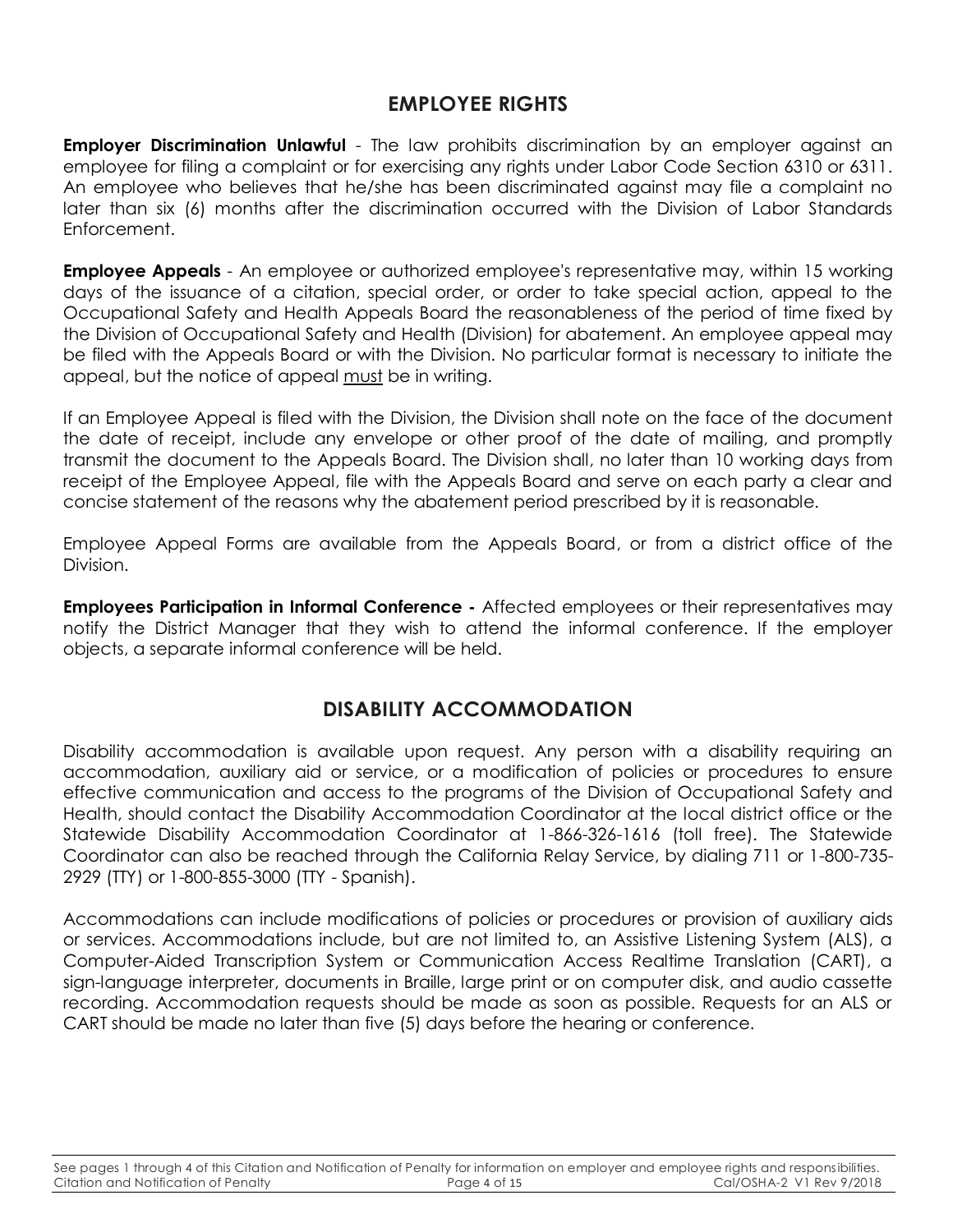Department of Industrial Relations Division of Occupational Safety and Health American Canyon District Office 3419 Broadway Street Ste H8 American Canyon, CA 94503 Phone: (707) 649-3700 Fax: (707) 649-3712

**Inspection #:** 1308243 **Inspection Dates:** 04/11/2018 - 10/04/2018 **Issuance Date:** 10/04/2018 **CSHO ID:** P7724 **Optional Report #:** 037-18



## **Citation and Notification of Penalty**

**Company Name:** Segundo Collazos **Establishment DBA:** Amazon's Landscaping Company and its successors **Inspection Site:** 3708 Segovia Court San Ramon, CA 94583

Citation 1 Item 1 Type of Violation: **General**

T8CCR 3395(h)(1). Heat Illness Prevention.

(h) Training.

(1) Employee training. Effective training in the following topics shall be provided to each supervisory and non-supervisory employee before the employee begins work that should reasonably be anticipated to result in exposure to the risk of heat illness:

(A) The environmental and personal risk factors for heat illness, as well as the added burden of heat load on the body caused by exertion, clothing, and personal protective equipment.

(B) The employer's procedures for complying with the requirements of this standard, including, but not limited to, the employer's responsibility to provide water, shade, cool-down rests, and access to first aid as well as the employees' right to exercise their rights under this standard without retaliation.

(C) The importance of frequent consumption of small quantities of water, up to 4 cups per hour, when the work environment is hot and employees are likely to be sweating more than usual in the performance of their duties.

(D) The concept, importance, and methods of acclimatization pursuant to the employer's procedures under subsection (i)(4).

(E) The different types of heat illness, the common signs and symptoms of heat illness, and appropriate first aid and/or emergency responses to the different types of heat illness, and in addition, that heat illness may progress quickly from mild symptoms and signs to serious and life threatening illness.

(F) The importance to employees of immediately reporting to the employer, directly or through the employee's supervisor, symptoms or signs of heat illness in themselves, or in co-workers.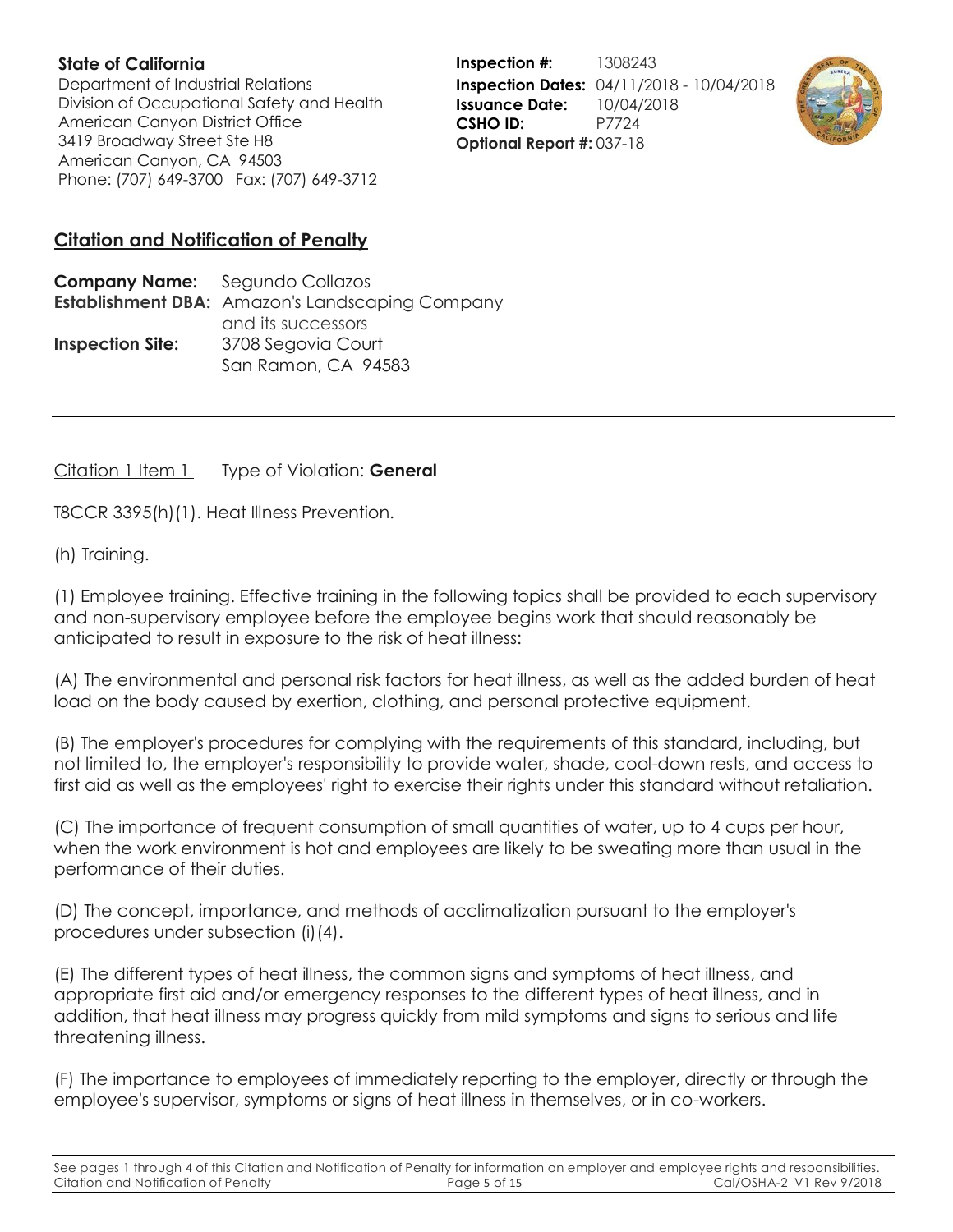(G) The employer's procedures for responding to signs or symptoms of possible heat illness, including how emergency medical services will be provided should they become necessary.

(H) The employer's procedures for contacting emergency medical services, and if necessary, for transporting employees to a point where they can be reached by an emergency medical service provider.

(I) The employer's procedures for ensuring that, in the event of an emergency, clear and precise directions to the work site can and will be provided as needed to emergency responders. These procedures shall include designating a person to be available to ensure that emergency procedures are invoked when appropriate.

Prior to and during the course of inspection, including but not limited to, on April 11, 2018 the employer failed to provide effective heat illness training to each supervisory and non-supervisory employee before the employee begins work that should reasonably be anticipated to result in exposure to the risk of heat illness.

**Date By Which Violation Must be Abated: Corrected During Inspection Proposed Penalty:** \$375.00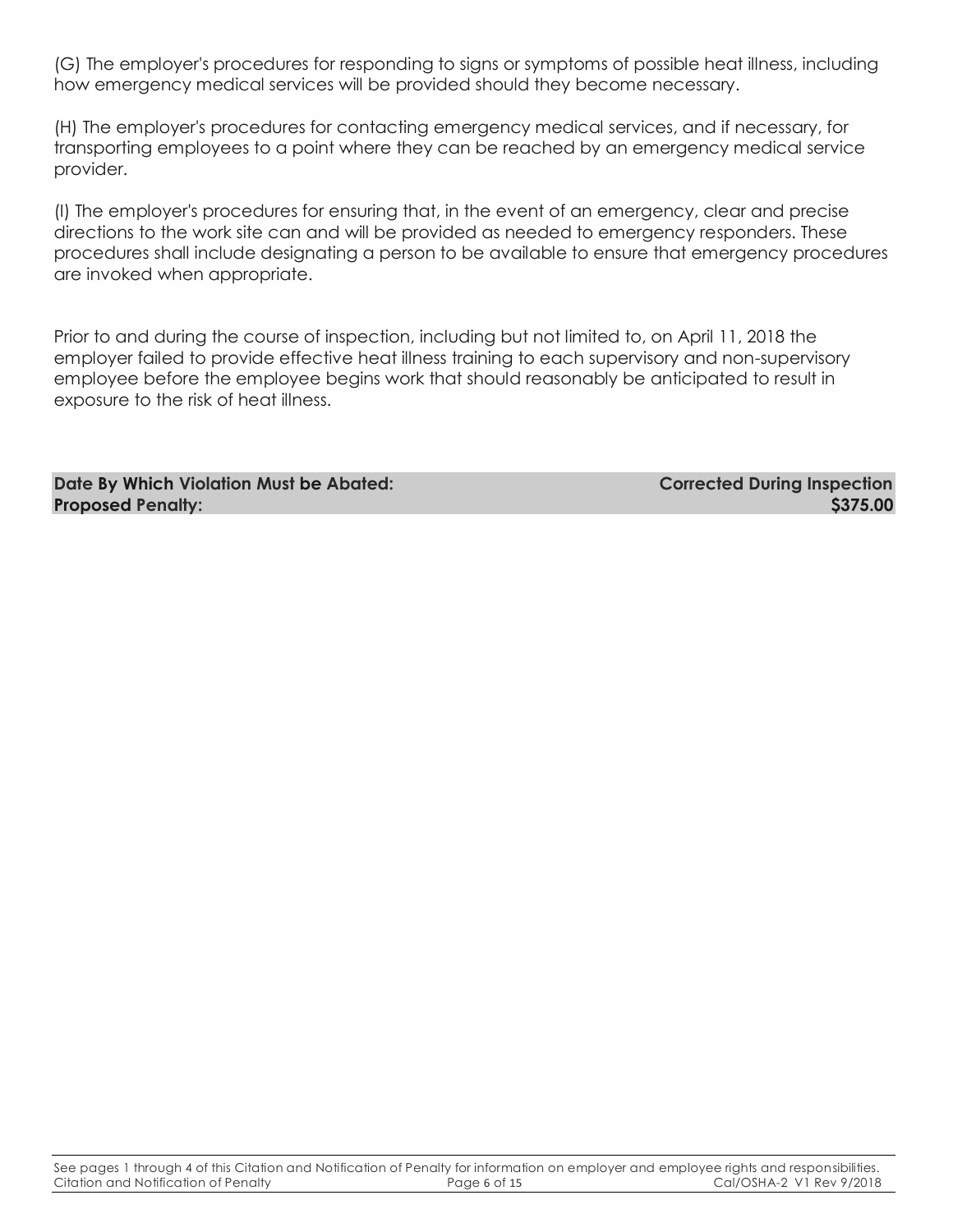Department of Industrial Relations Division of Occupational Safety and Health American Canyon District Office 3419 Broadway Street Ste H8 American Canyon, CA 94503 Phone: (707) 649-3700 Fax: (707) 649-3712

**Inspection #:** 1308243 **Inspection Dates:** 04/11/2018 - 10/04/2018 **Issuance Date:** 10/04/2018 **CSHO ID:** P7724 **Optional Report #:** 037-18



## **Citation and Notification of Penalty**

**Company Name:** Segundo Collazos **Establishment DBA:** Amazon's Landscaping Company and its successors **Inspection Site:** 3708 Segovia Court San Ramon, CA 94583

Citation 1 Item 2 Type of Violation: **General**

T8CCR 3395(i). Heat Illness Prevention.

(i) Heat Illness Prevention Plan. The employer shall establish, implement, and maintain, an effective heat illness prevention plan. The plan shall be in writing in both English and the language understood by the majority of the employees and shall be made available at the worksite to employees and to representatives of the Division upon request. The Heat Illness Prevention Plan may be included as part of the employer's Illness and Injury Prevention Program required by section 3203, and shall, at a minimum, contain:

- (1) Procedures for the provision of water and access to shade.
- (2) The high heat procedures referred to in subsection (e).
- (3) Emergency Response Procedures in accordance with subsection (f).
- (4) Acclimatization methods and procedures in accordance with subsection (g).

Prior to and during the course of inspection, including but not limited to, on April 11, 2018 the employer failed to establish an effective heat illness prevention plan.

**Date By Which Violation Must be Abated: Corrected During Inspection Proposed Penalty: \$375.00 \$375.00**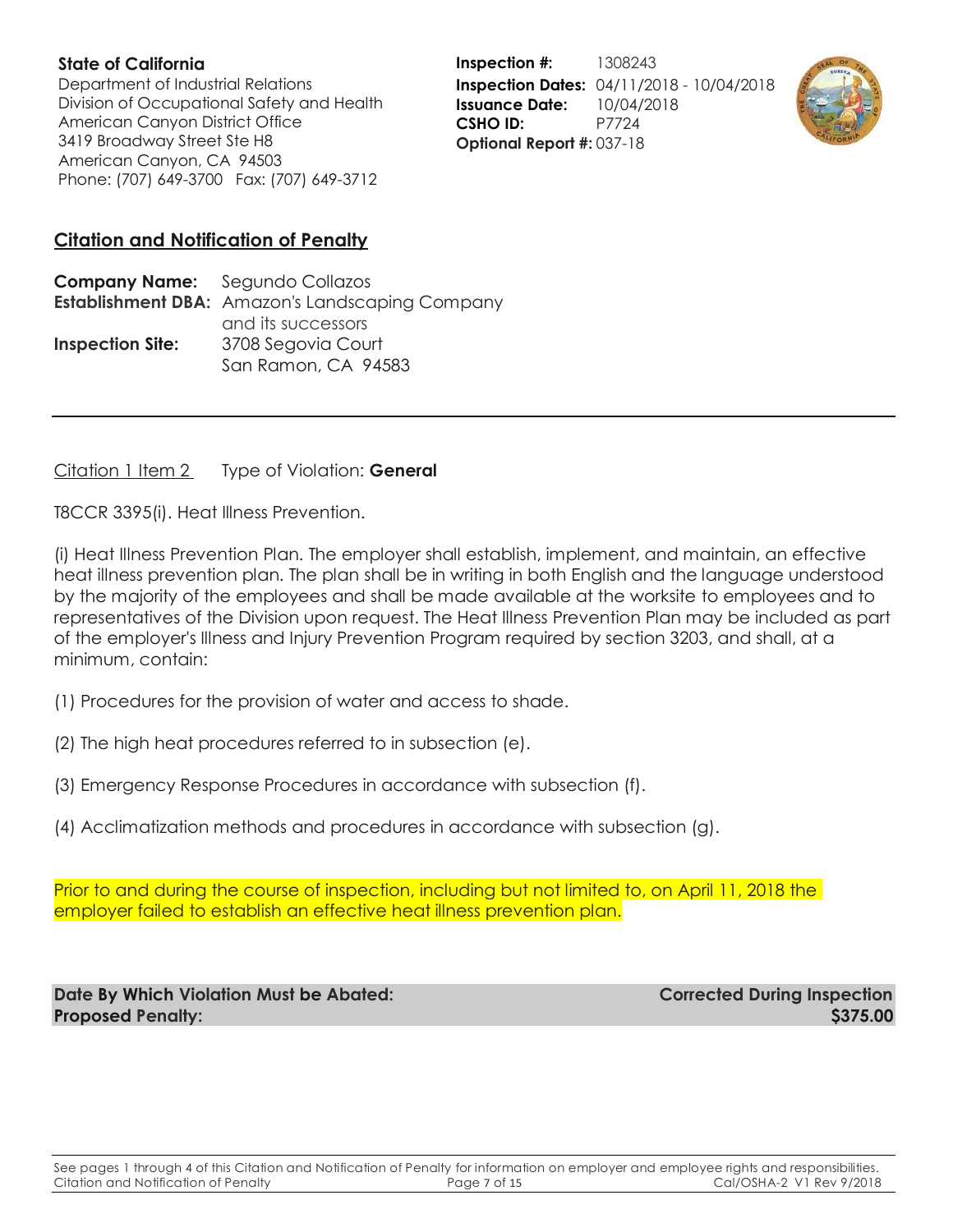Department of Industrial Relations Division of Occupational Safety and Health American Canyon District Office 3419 Broadway Street Ste H8 American Canyon, CA 94503 Phone: (707) 649-3700 Fax: (707) 649-3712

**Inspection #:** 1308243 **Inspection Dates:** 04/11/2018 - 10/04/2018 **Issuance Date:** 10/04/2018 **CSHO ID:** P7724 **Optional Report #:** 037-18



## **Citation and Notification of Penalty**

**Company Name:** Segundo Collazos **Establishment DBA:** Amazon's Landscaping Company and its successors **Inspection Site:** 3708 Segovia Court San Ramon, CA 94583

Citation 2 Item 1 Type of Violation: **Serious**

Injury and Illness Prevention Program

T8 CCR 3203(a) Effective July 1, 1991, every employer shall establish, implement and maintain an effective Injury and Illness Prevention Program (Program). The Program shall be in writing and, shall, at a minimum:

(1) Identify the person or persons with authority and responsibility for implementing the Program.

(2) Include a system for ensuring that employees comply with safe and healthy work practices.

(3) Include a system for communicating with employees in a form readily understandable by all affected employees on matters relating to occupational safety and health, including provisions designed to encourage employees to inform the employer of hazards at the worksite without fear of reprisal.

(4) Include procedures for identifying and evaluating work place hazards including scheduled periodic inspections to identify unsafe conditions and work practices.

(5) Include a procedure to investigate occupational injury or occupational illness.

(6) Include methods and/or procedures for correcting unsafe or unhealthy conditions, work practices and work procedures in a timely manner based on the severity of the hazard.

(7) Provide training and instruction.

Prior to and during the course of inspection including but not limited to on April 11, 2018 the employer failed to establish, implement and maintain an Injury and Illness Prevention Program.

**Date By Which Violation Must be Abated: Corrected During Inspection Proposed Penalty: \$5400.00**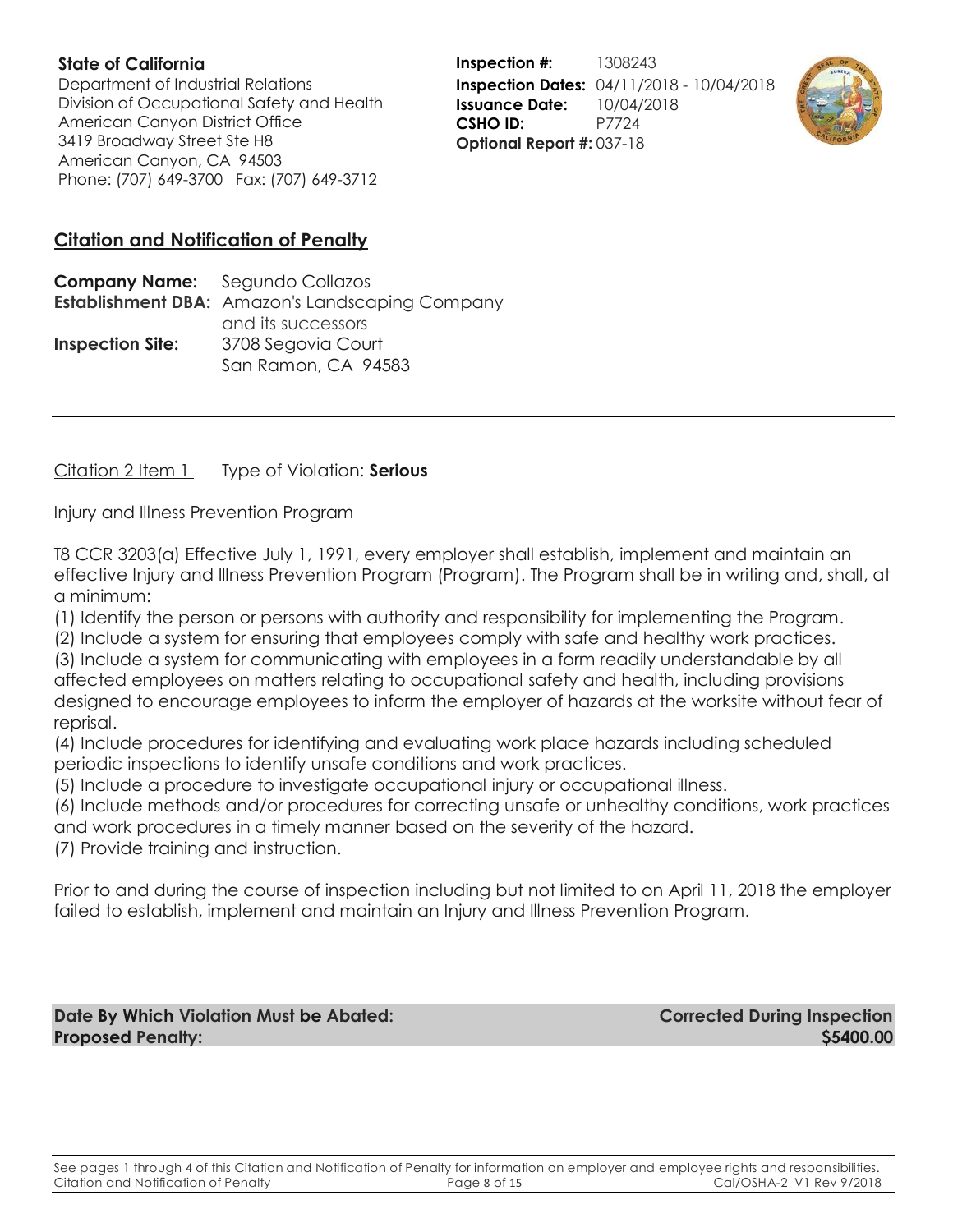Department of Industrial Relations Division of Occupational Safety and Health American Canyon District Office 3419 Broadway Street Ste H8 American Canyon, CA 94503 Phone: (707) 649-3700 Fax: (707) 649-3712

**Inspection #:** 1308243 **Inspection Dates:** 04/11/2018 - 10/04/2018 **Issuance Date:** 10/04/2018 **CSHO ID:** P7724 **Optional Report #:** 037-18



### **Citation and Notification of Penalty**

**Company Name:** Segundo Collazos **Establishment DBA:** Amazon's Landscaping Company and its successors **Inspection Site:** 3708 Segovia Court San Ramon, CA 94583

Citation 3 Item 1 Type of Violation: **Serious**

ACCIDENT-RELATED SERIOUS

T8CCR 3328(a). Machinery and Equipment

(a) All machinery and equipment:

(2) shall not be used or operated under conditions of speeds, stresses, loads, or environmental conditions that are contrary to the manufacturer's recommendations or, where such recommendations are not available, the engineered design.

Prior to and during the course of inspection, including but not limited to, on April 11, 2018 the employer operated a Dosko Stump and Root Grinder under environmental conditions that were contrary to the manufacturer's recommendations. Specifically, the employer allowed an employee to work within the danger zone (75 feet) of the cutting wheel where stones and chips are known to cause serious injury.

**Date By Which Violation Must be Abated: Corrected During Inspection Proposed Penalty: \$16200.00**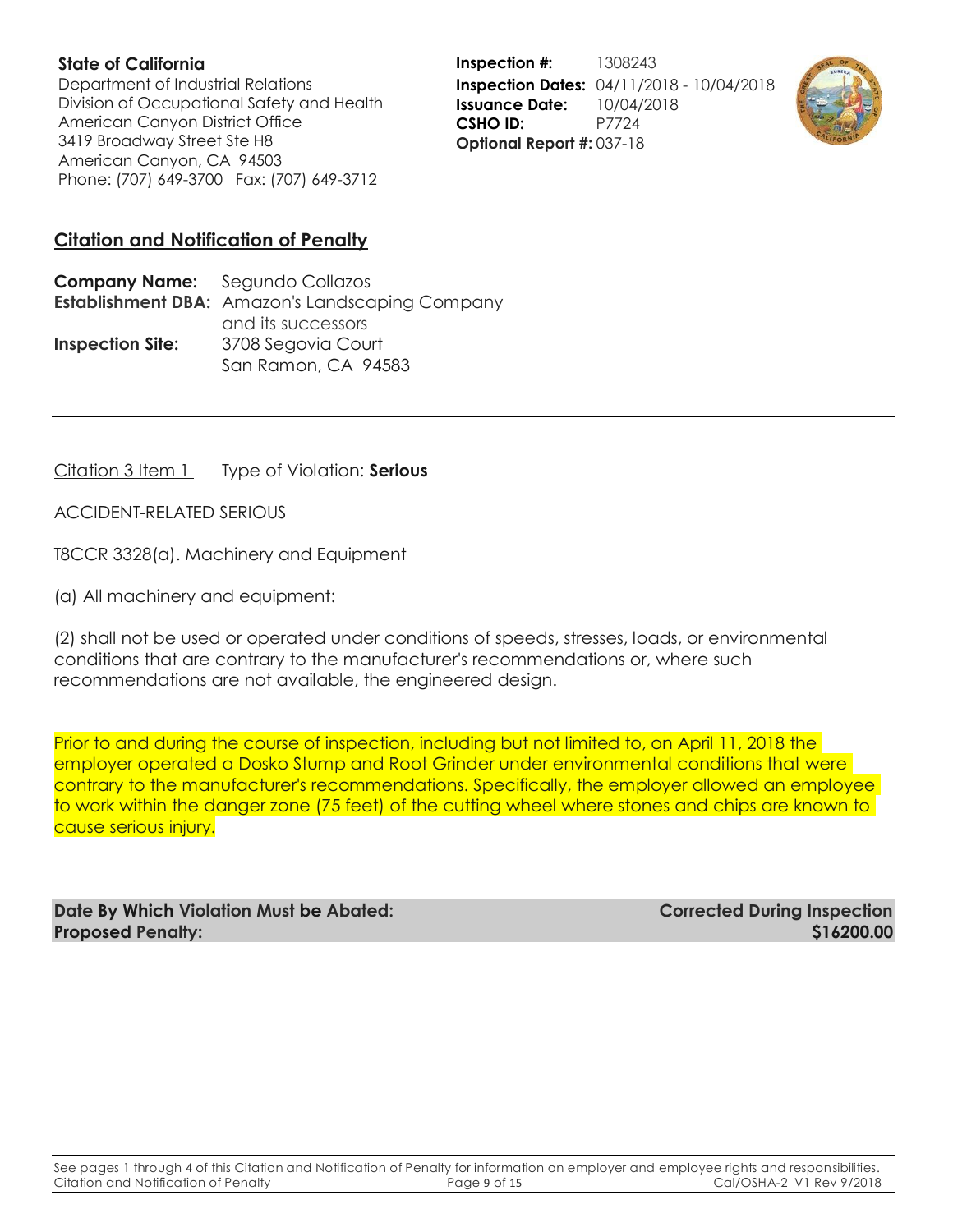Department of Industrial Relations Division of Occupational Safety and Health American Canyon District Office 3419 Broadway Street Ste H8 American Canyon, CA 94503 Phone: (707) 649-3700 Fax: (707) 649-3712

**Inspection #:** 1308243 **Inspection Dates:** 04/11/2018 - 10/04/2018 **Issuance Date:** 10/04/2018 **CSHO ID:** P7724 **Optional Report #:** 037-18



### **Citation and Notification of Penalty**

**Company Name:** Segundo Collazos **Establishment DBA:** Amazon's Landscaping Company and its successors **Inspection Site:** 3708 Segovia Court San Ramon, CA 94583

Citation 4 Item 1 Type of Violation: **Serious**

ACCIDENT-RELATED SERIOUS

T8CCR 3421(a). General.

(a) An Injury and Illness Prevention Program shall be implemented and maintained in accordance with Section 3203 of these Orders.

Reference: T8CCR 3203(a)(4). Injury and Illness Prevention Program.

(a) Effective July 1, 1991, every employer shall establish, implement and maintain an effective Injury and Illness Prevention Program (Program). The Program shall be in writing and, shall, at a minimum:

(4) Include procedures for identifying and evaluating work place hazards including scheduled periodic inspections to identify unsafe conditions and work practices: Provide training and instruction.

Prior to and during the course of inspection, including but not limited to, on April 11, 2018 the employer failed to implement and maintain an effective injury and illness prevention program in that:

1. The employer failed to identify the hazards associated with operating a Dosko stump and root grinder.

As a result, on or about April 9, 2018 an employee was fatally injured when the rope he had around his body became entangled in the Dosko stump grinder and he was pulled into the cutting wheel.

**Date By Which Violation Must be Abated: Corrected During Inspection Proposed Penalty: \$16200.00**

See pages 1 through 4 of this Citation and Notification of Penalty for information on employer and employee rights and responsibilities. Citation and Notification of Penalty Page 10 of 15 Cal/OSHA-2 V1 Rev 9/2018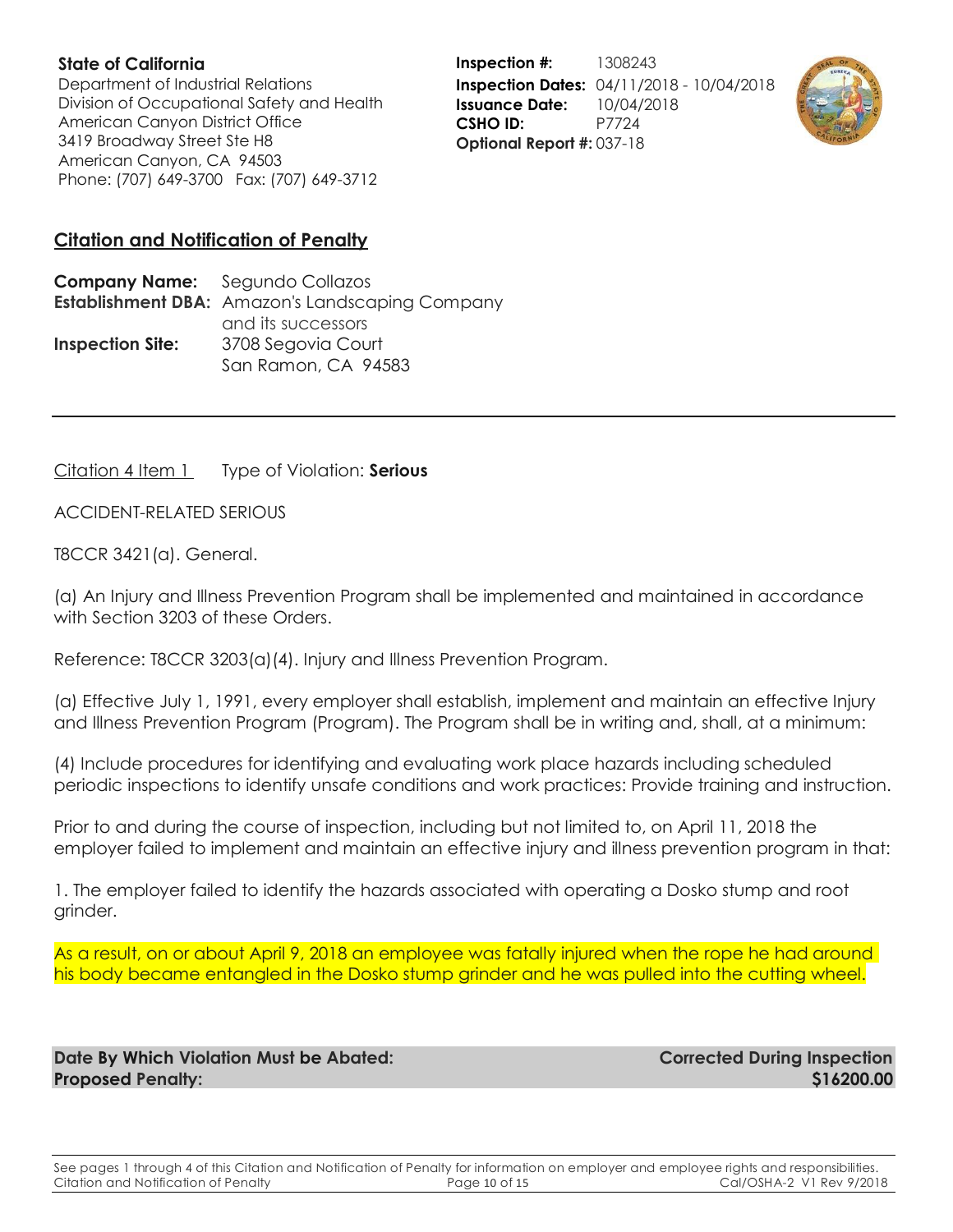See pages 1 through 4 of this Citation and Notification of Penalty for information on employer and employee rights and responsibilities. Citation and Notification of Penalty Page 11 of 15 Cal/OSHA-2 V1 Rev 9/2018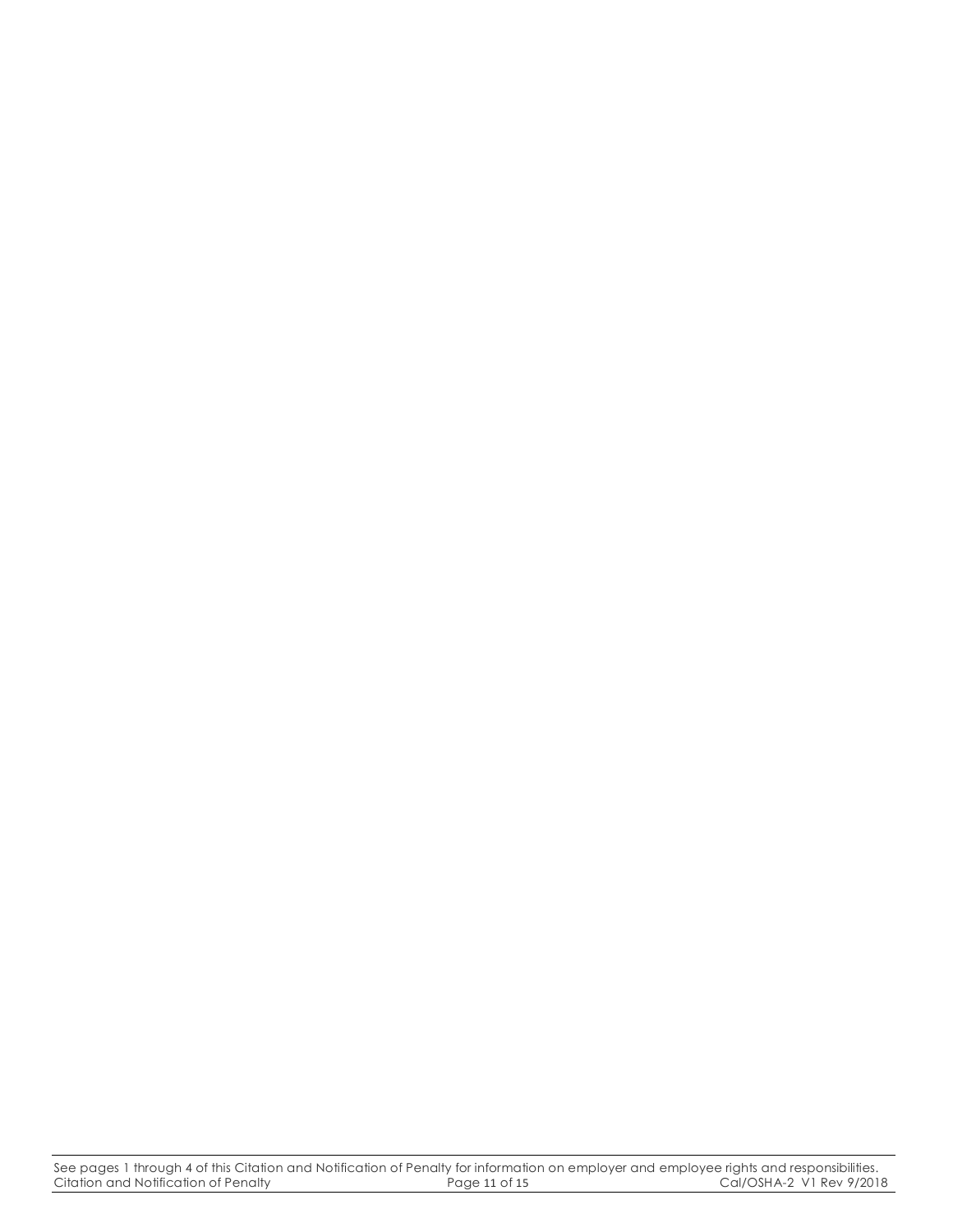Department of Industrial Relations Division of Occupational Safety and Health American Canyon District Office 3419 Broadway Street Ste H8 American Canyon, CA 94503 Phone: (707) 649-3700 Fax: (707) 649-3712

**Inspection #:** 1308243 **Inspection Dates:** 04/11/2018 - 10/04/2018 **Issuance Date:** 10/04/2018 **CSHO ID:** P7724 **Optional Report #:** 037-18



### **Citation and Notification of Penalty**

**Company Name:** Segundo Collazos **Establishment DBA:** Amazon's Landscaping Company and its successors **Inspection Site:** 3708 Segovia Court San Ramon, CA 94583

Citation 5 Item 1 Type of Violation: **Serious**

ACCIDENT-RELATED SERIOUS

T8CCR 3421(c)(2). General.

(c) Employees shall be trained and instructed in areas that include, but are not limited to the following:

(2) The proper and safe use of all equipment, including, but not limited to, safety equipment and personal protective equipment.

Prior to and during the course of inspection, including but not limited to, on April 11, 2018 the employer failed to ensure an employee was trained and instructed in the safe use of equipment. As a result, on or about April 9, 2018 an employee was fatally injured when the rope he had around his body became entangled in the Dosko stump grinder and pulled him into the cutting wheel.

**Date By Which Violation Must be Abated: Corrected During Inspection Proposed Penalty: \$16200.00**

 Kathy Lynn Garner Compliance Officer / District Manager

\_\_\_\_\_\_\_\_\_\_\_\_\_\_\_\_\_\_\_\_\_\_\_\_\_\_\_\_\_\_\_\_\_\_\_\_\_\_\_\_\_\_\_\_\_\_\_\_\_\_\_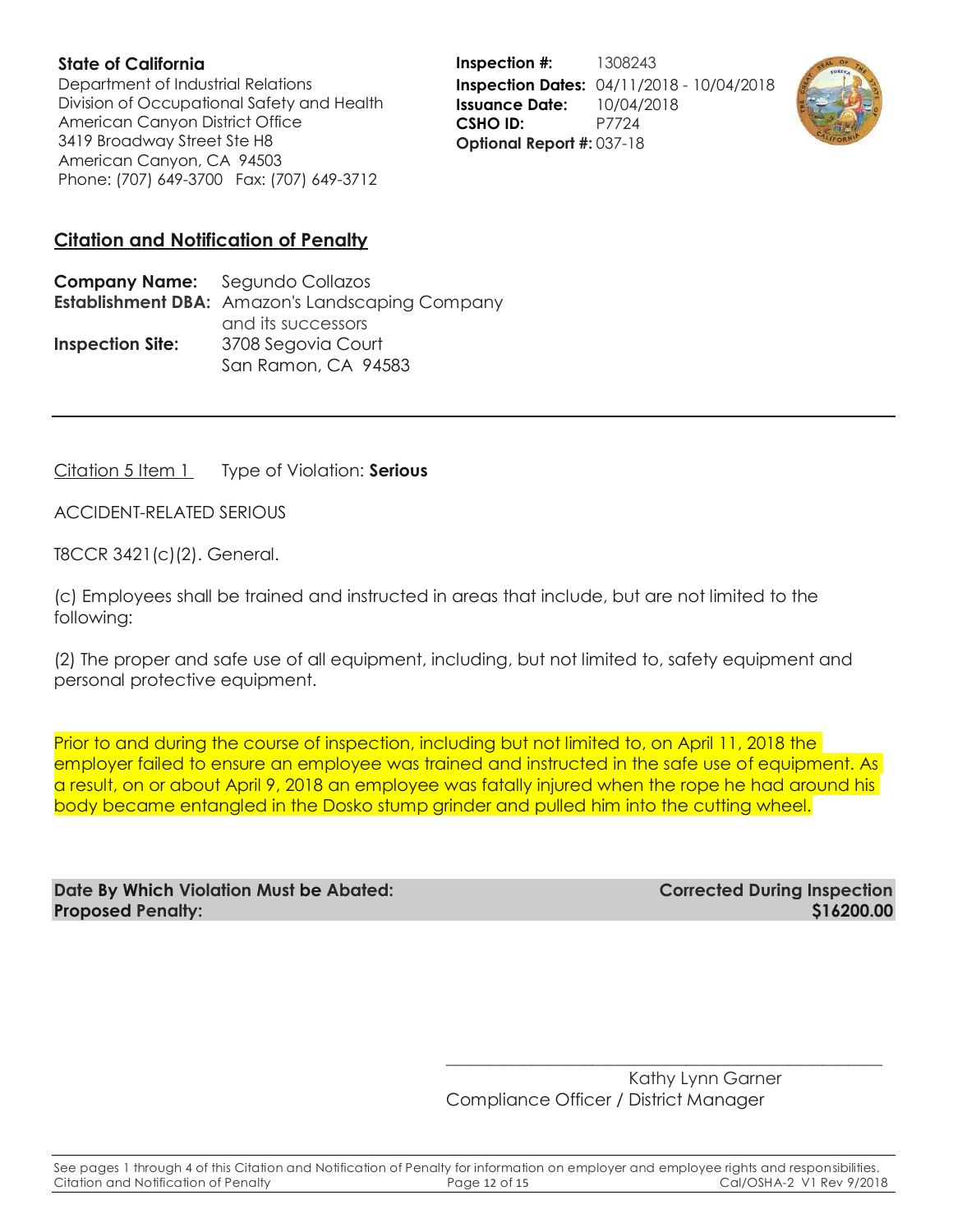See pages 1 through 4 of this Citation and Notification of Penalty for information on employer and employee rights and responsibilities. Citation and Notification of Penalty Page 13 of 15 Cal/OSHA-2 V1 Rev 9/2018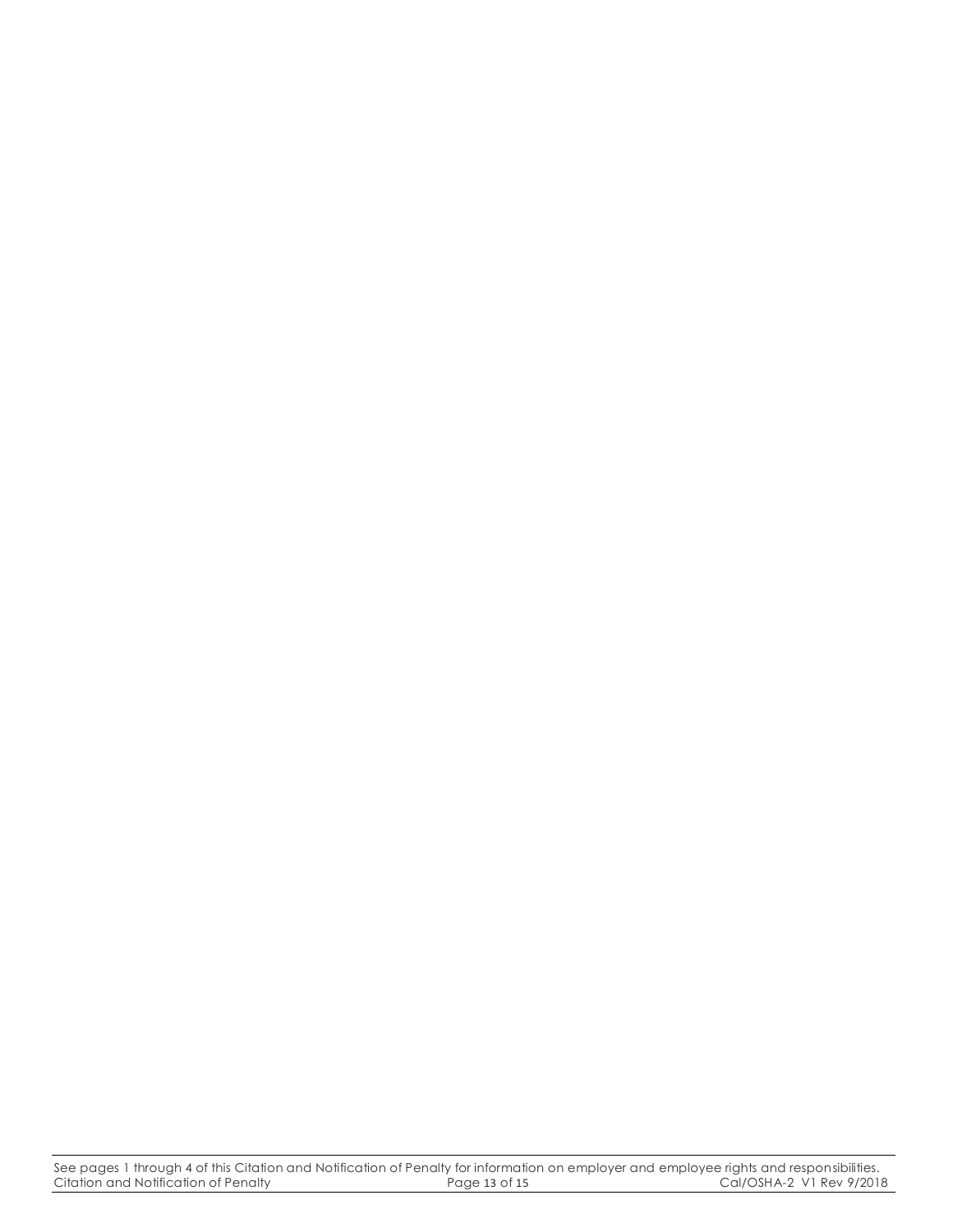Phone: (707) 649-3700 Fax: (707) 649-3712



# **NOTICE OF PROPOSED PENALTIES**

**Company Name:** Segundo Collazos **Establishment DBA:** Amazon's Landscaping Company and its successors **Inspection Site:** 3708 Segovia Court, San Ramon, CA 94583 **Mailing Address:** 1586 Terry Lynn Ln, Concord, CA 94521 **Issuance Date:** 10/04/2018 **Reporting ID:** 0950615 **CSHO ID:** P7724

#### **Summary of Penalties for Inspection Number 1308243**

| <b>TOTAL PROPOSED PENALTIES:</b> | <b>\$54750.00</b> |
|----------------------------------|-------------------|
| Citation 5 Item 1, Serious       | \$16200.00        |
| Citation 4 Item 1, Serious       | \$16200.00        |
| Citation 3 Item 1, Serious       | \$16200.00        |
| Citation 2 Item 1, Serious       | \$5400.00         |
| Citation 1 Item 2, General       | \$375.00          |
| Citation 1 Item 1, General       | \$375.00          |

Penalties are due within 15 working days of receipt of this notification unless contested. If you are appealing any item of this citation, remittance is still due on all items that are not appealed. Enclosed for your use is a Penalty Remittance Form.

If you are paying electronically: Please have this form on-hand when you are ready to make your payment. The company name, reporting ID and Citation number(s) will be required to ensure that the payment is accurately posted to your account. Please go to: **www.dir.ca.gov/dosh/CalOSHA PaymentOption.html** to access the secure payment processing site. **Additionally, you must also mail the Penalty Remittance Form to the address below.**

If you are paying by check: Mail this Notice of Proposed Penalties, the Penalty Remittance Form, along with a copy of the Citation and Notification of Penalty to:

#### **DEPARTMENT OF INDUSTRIAL RELATIONS CAL/OSHA PENALTIES P. O. BOX 516547 LOS ANGELES, CA 90051-0595**

Cal/OSHA does not agree to any restrictions, conditions or endorsements put on any check or money order for less than the full amount due, and will cash the check or money order as if these restrictions, conditions or endorsements do not exist.

See pages 1 through 4 of this Citation and Notification of Penalty for information on employer and employee rights and responsibilities. Citation and Notification of Penalty Page 14 of 15 Cal/OSHA-2 V1 Rev 9/2018